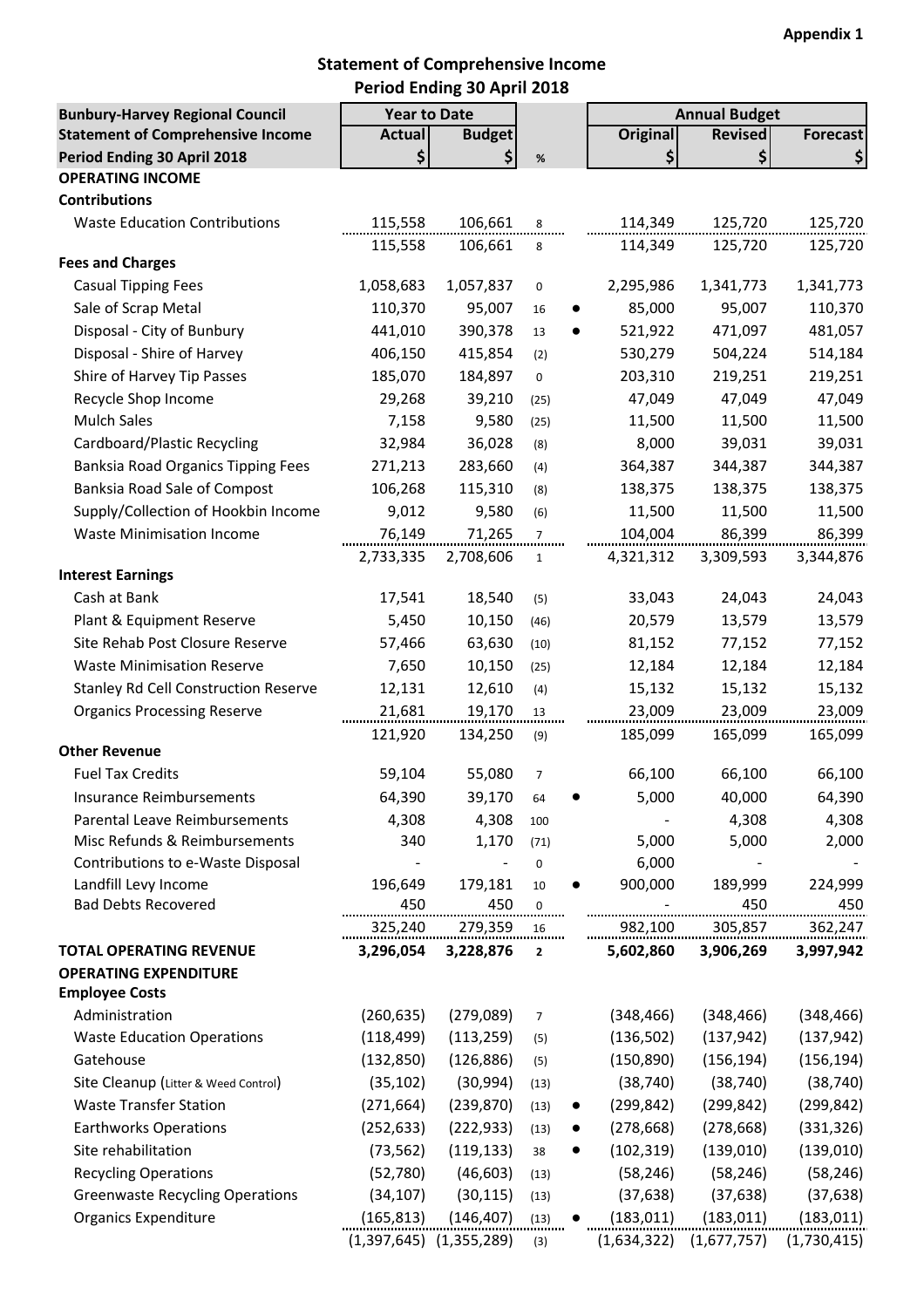#### **Statement of Comprehensive Income Period Ending 30 April 2018**

| <b>Bunbury-Harvey Regional Council</b>                        | <b>Year to Date</b> |                              |                |           |                    | <b>Annual Budget</b> |                 |
|---------------------------------------------------------------|---------------------|------------------------------|----------------|-----------|--------------------|----------------------|-----------------|
| <b>Statement of Comprehensive Income</b>                      | <b>Actual</b>       | <b>Budget</b>                |                |           | <b>Original</b>    | <b>Revised</b>       | <b>Forecast</b> |
| Period Ending 30 April 2018                                   | \$                  | \$                           | $\%$           |           | \$                 | \$                   | \$              |
| <b>OPERATING EXPENDITURE (continued)</b>                      |                     |                              |                |           |                    |                      |                 |
| <b>Materials and Contracts</b>                                |                     |                              |                |           |                    |                      |                 |
| <b>Members of Council</b>                                     | (2, 237)            | (2,670)                      | 16             |           | (3,200)            | (3,200)              | (3,200)         |
| <b>COB Accounting/Professional Fees</b>                       | (85, 113)           | (85, 110)                    | (0)            |           | (102, 135)         | (102, 135)           | (102, 135)      |
| <b>General Administration Other</b>                           | (61, 559)           | (73, 353)                    | 16             |           | (85, 922)          | (90, 882)            | (90, 882)       |
| <b>Waste Education Operations</b>                             | (22, 956)           | (16, 801)                    | (37)           |           | (11, 385)          | (22, 756)            | (22, 756)       |
| <b>Technical Services</b>                                     | (60, 328)           | (61, 670)                    | $\overline{2}$ |           | (74,000)           | (74,000)             | (74,000)        |
| Site Cleanup (Litter & Weed Control)                          | (3,601)             | (5, 170)                     | 30             |           | (6, 202)           | (6, 202)             | (6, 202)        |
| <b>Organics Expenditure</b>                                   | (134, 625)          | (160, 230)                   | 16             | $\bullet$ | (192, 273)         | (192, 273)           | (192, 273)      |
| Recycling Operations (Cardboard/Other)                        | (6,948)             | (15, 560)                    | 55             |           | (18, 675)          | (18, 675)            | (18, 675)       |
| <b>Waste Transfer Station</b>                                 | (100, 895)          | (86, 260)                    | (17)           |           | (103, 508)         | (103, 508)           | (103, 508)      |
| <b>Earthworks Operations</b>                                  | (141, 320)          | (189, 340)                   | 25             |           | (227, 207)         | (227, 207)           | (227, 207)      |
| <b>Monitoring Bores</b>                                       | (63, 784)           | (51,500)                     | (24)           |           | (61, 800)          | (61,800)             | (61, 800)       |
| Site Rehabilitation                                           |                     | $(483, 171)$ $(1, 153, 801)$ | 58             |           | (1,818,395)        | (1,660,395)          | (1,660,395)     |
| <b>Greenwaste Recycling Operations</b>                        |                     | (4,300)                      | 100            |           | (5, 164)           | (5, 164)             | (5, 164)        |
| <b>Electronic Waste Recycling</b>                             | (9,958)             | (13,040)                     | 24             |           | (15, 644)          | (15, 644)            | (15, 644)       |
| Other (Site Survey, General Mntce, etc)                       | (20, 825)           | (32, 470)                    | 36             |           | (38, 972)          | (38, 972)            | (38, 972)       |
|                                                               |                     | $(1,197,320)$ $(1,951,275)$  | 39             |           | (2,764,482)        | (2,622,813)          | (2,622,813)     |
| <b>Utility Charges</b>                                        | (4, 788)            | (3,520)                      | (36)           |           | (4, 232)           | (4, 232)             | (4, 232)        |
| <b>Insurance</b>                                              | (53, 649)           | (52, 570)                    | (2)            |           | (52, 564)          | (52, 564)            | (53, 649)       |
| Depreciation                                                  |                     |                              |                |           |                    |                      |                 |
| <b>Buildings</b>                                              | (9,980)             | (10,006)                     | 0              |           | (21,058)           | (12, 875)            | (12, 875)       |
| Vehicles, Plant & Equipment                                   | (351, 587)          | (353, 342)                   | 0              |           | (594, 836)         | (447, 620)           | (447, 620)      |
| Furniture & Equipment                                         | (11, 370)           | (11, 405)                    | 0              |           | (11,079)           | (13,608)             | (13,608)        |
| Infrastructure                                                | (37, 895)           | (37, 877)                    | (0)            |           | (45, 157)          | (45, 398)            | (45, 398)       |
|                                                               | (410, 832)          | (412, 630)                   | 0              |           | (672, 130)         | (519, 501)           | (519, 501)      |
| <b>Other Expenditure</b>                                      |                     |                              |                |           |                    |                      |                 |
| Landfill Levy                                                 | (180, 987)          | (145, 924)                   | (24)           |           | (828,000)          | (174, 800)           | (207,000)       |
| Landfill Licence                                              | (12, 412)           | (13, 109)                    | 5              |           | (8, 386)           | (12, 410)            | (12, 410)       |
| City of Bunbury Tonnage Rebate                                | (80, 679)           | (91, 320)                    | 12             |           | (109, 580)         | (109, 580)           | (99, 620)       |
| Shire of Harvey Tonnage Rebate                                | (75, 897)           | (91, 320)                    | 17             |           | (109, 580)         | (109, 580)           | (99, 620)       |
| Other                                                         | (25, 994)           | (26, 810)                    | 3              |           | (32, 165)          | (32, 165)            | (32, 165)       |
|                                                               | (375,968)           | (368, 483)                   | (2)            |           | <u>(1,087,711)</u> | (438, 535)           | (450,814)       |
| <b>TOTAL OPERATING EXPENDITURE</b>                            |                     | (3,440,201) (4,143,767)      | 17             |           | (6, 215, 441)      | (5,315,402)          | (5, 381, 424)   |
| <b>OPERATING SURPLUS or (DEFICIT)</b>                         | (144, 147)          | (914, 891)                   | (84)           |           | (612,581)          | (1,409,133)          | (1,383,483)     |
| <b>Non Operating Income</b>                                   |                     |                              |                |           |                    |                      |                 |
| <b>Grants and Contributions for the Development of Assets</b> |                     |                              |                |           |                    |                      |                 |
| <b>Grant Funding - Organics</b>                               |                     |                              | $\mathbf 0$    |           | 3,000,000          |                      |                 |
| <b>Sale or Disposal of Assets</b>                             |                     |                              |                |           |                    |                      |                 |
| Profit on Sale of Vehicles                                    |                     |                              |                |           | 38,277             |                      |                 |
|                                                               |                     |                              | $\mathbf 0$    |           |                    |                      |                 |
| Loss on Sale of Vehicles                                      | (19, 530)           | (8,042)                      | (143)          |           |                    | (8,042)              | (19, 530)       |
| Profit on Sale of Infrastructure                              | 114                 | 136                          | (16)           |           |                    | 136                  | 114             |
| <b>Total Non Operating Income</b>                             | (19, 416)           | (7,906)                      | 146            |           | 3,038,277          | (7,906)              | (19, 416)       |
| <b>Other Comprehensive Income</b>                             |                     | $\blacksquare$               | 0              |           |                    |                      |                 |
| <b>TOTAL COMPREHENSIVE INCOME</b>                             | (163, 563)          | (922, 797)                   | (82)           |           | 2,425,696          | (1, 417, 039)        | (1,402,899)     |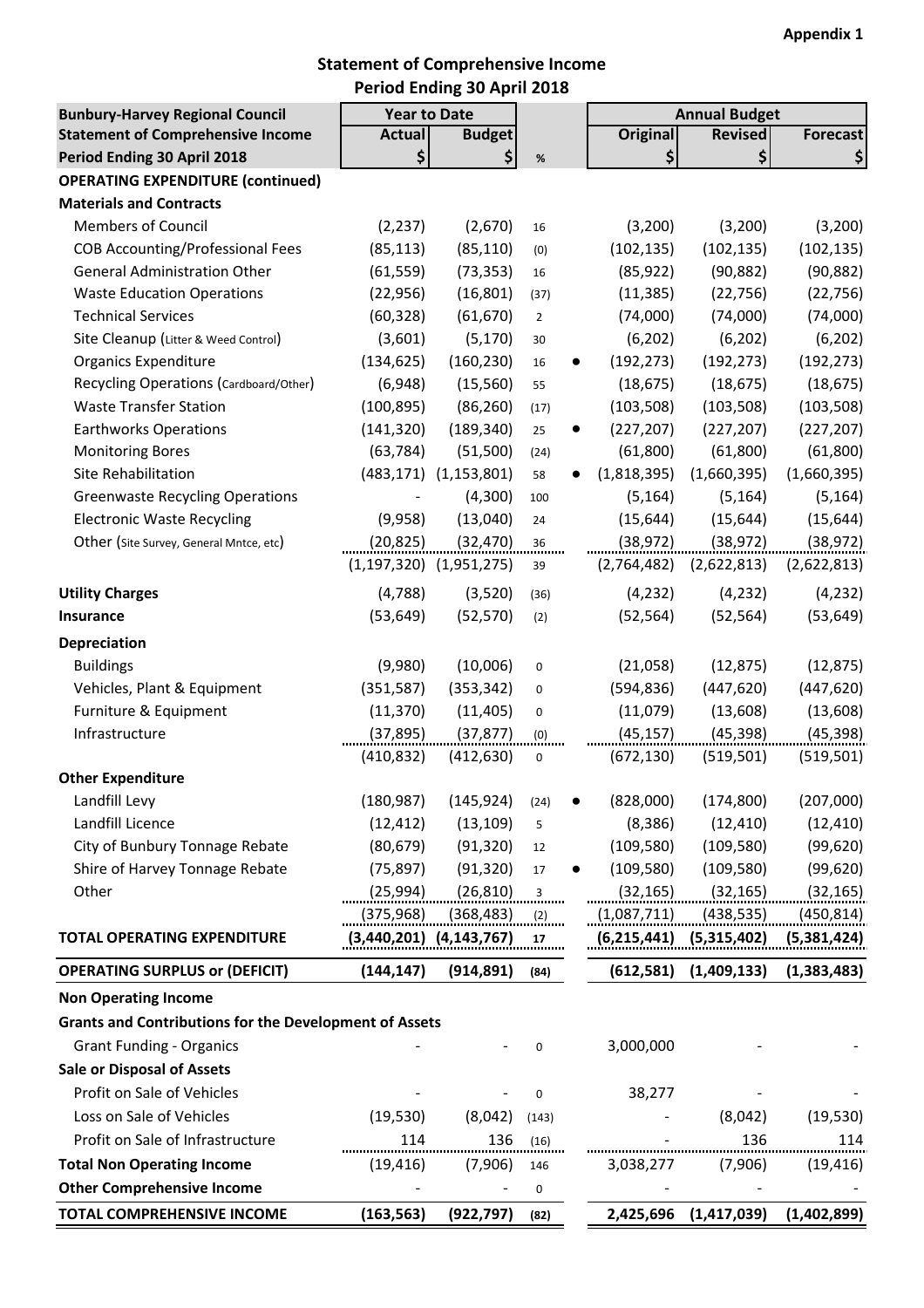# **Banksia Road Operations Period Ending 30 April 2018**

| <b>Bunbury-Harvey Regional Council</b>                                         | <b>Year to Date</b> |                     |                | <b>Annual Budget</b>  |                           |                       |  |  |
|--------------------------------------------------------------------------------|---------------------|---------------------|----------------|-----------------------|---------------------------|-----------------------|--|--|
| <b>Banksia Road Operations</b><br>Period Ending 30 April 2018                  | <b>Actual</b><br>Ś  | <b>Budget</b><br>\$ | %              | <b>Original</b><br>\$ | <b>Revised</b><br>\$      | <b>Forecast</b><br>\$ |  |  |
| <b>Banksia Road Operations (included in Statement of Comprehensive Income)</b> |                     |                     |                |                       |                           |                       |  |  |
| <b>OPERATING INCOME</b>                                                        |                     |                     |                |                       |                           |                       |  |  |
| <b>Fees and Charges</b>                                                        |                     |                     |                |                       |                           |                       |  |  |
| Banksia Road Organics Tipping Fees                                             | 271,213             | 283,660             | (4)            | 364,387               | 344,387                   | 344,387               |  |  |
| Banksia Road Sale of Compost                                                   | 106,268             | 115,310             | (8)            | 138,375               | 138,375                   | 138,375               |  |  |
| Stanley Rd Compost / Mulch Sales                                               | 7,158               | 9,580               | (25)           | 11,500                | 11,500                    | 11,500                |  |  |
| Supply/Collection of Hookbin Income                                            | 9,012               | 9,580               | (6)            | 11,500                | 11,500                    | 11,500                |  |  |
| <b>TOTAL OPERATING REVENUE</b>                                                 | 393,651             | 418,130             | (6)            | 525,762               | 505,762                   | 505,762               |  |  |
| <b>OPERATING EXPENDITURE</b>                                                   |                     |                     |                |                       |                           |                       |  |  |
| <b>Employee Costs</b>                                                          |                     |                     |                |                       |                           |                       |  |  |
| <b>Composting Operations</b>                                                   | (165, 813)          | (146, 407)          | (13)           | (183, 011)            | (183, 011)                | (183, 011)            |  |  |
| <b>Materials and Contracts</b>                                                 |                     |                     |                |                       |                           |                       |  |  |
| <b>Organics Expenditure</b>                                                    | (134, 625)          | (160, 230)          | 16             | (192, 273)            | (192, 273)                | (192, 273)            |  |  |
| <b>Depreciation</b>                                                            |                     |                     |                |                       |                           |                       |  |  |
| Vehicles, Plant & Equipment                                                    | (71, 219)           | (79, 933)           | 11             | (122, 196)            | (106,007)                 | (106,007)             |  |  |
| Furniture & Equipment                                                          | (2, 139)            | (2, 185)            | $\overline{2}$ | (4, 328)              | (2,811)                   | (2,811)               |  |  |
| Infrastructure                                                                 | (14, 207)           | (13,881)            | (2)            | (22,037)              | (16, 978)                 | (16, 978)             |  |  |
|                                                                                | (87, 566)           | (95, 999)           | 9              | (148, 561)            | (125, 796)                | (125, 796)            |  |  |
| <b>TOTAL OPERATING EXPENDITURE</b>                                             |                     | (388,003) (402,636) | (4)            |                       | $(523, 845)$ $(501, 080)$ | (501,080)             |  |  |
| <b>OPERATING SURPLUS or (DEFICIT)</b>                                          | 5,648               | 15,494              | 64             | 1,917                 | 4,682                     | 4,682                 |  |  |

#### **Note:**

 631 tonnes of Compost at a production cost of \$14,266 was transferred from Banksia Road to Stanley Road for site rehabilitation for the period ending 30 April 2018.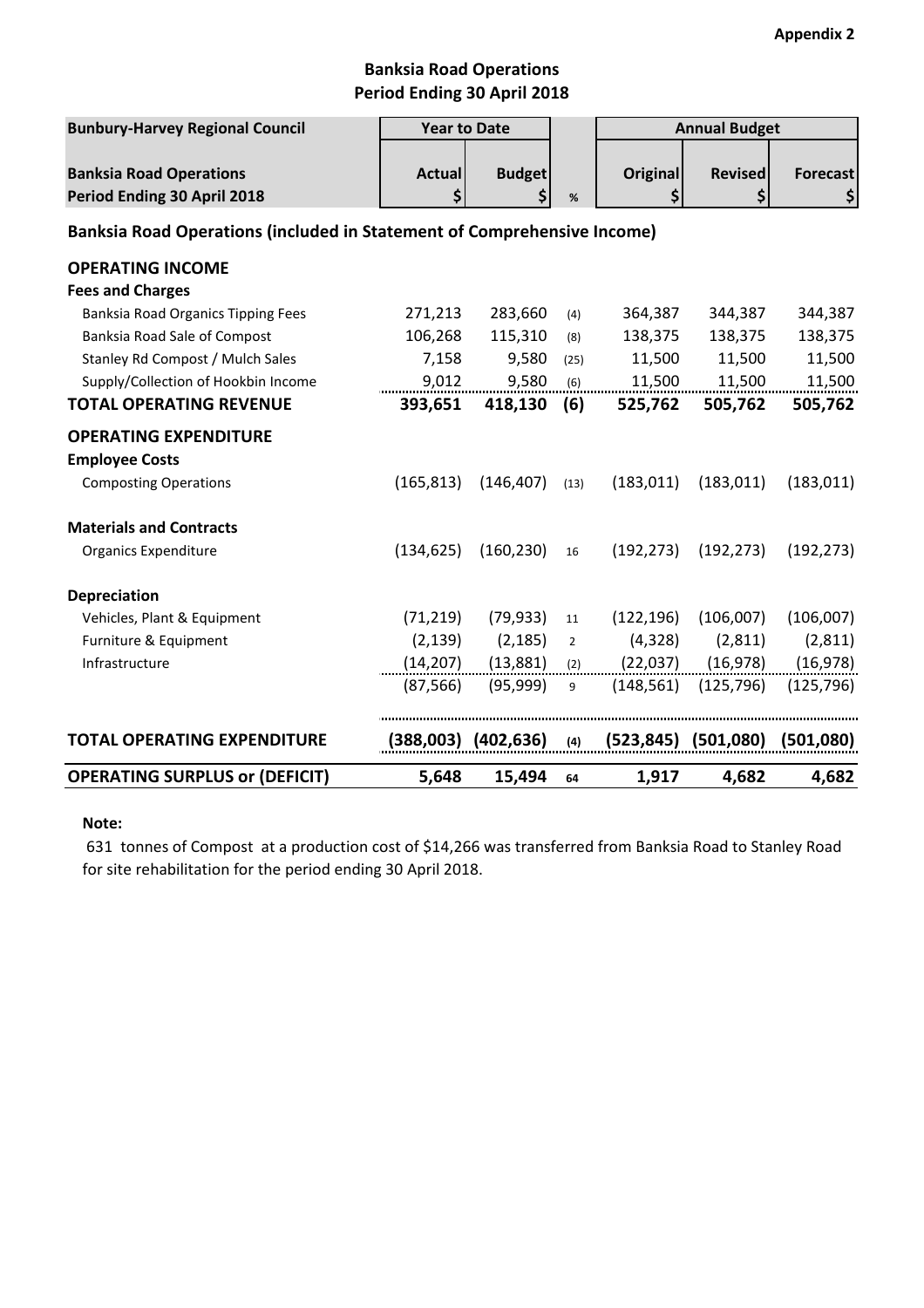# **Statement of Financial Activity by Nature and Type Period Ending 30 April 2018**

| <b>Bunbury-Harvey Regional Council</b>           | <b>Year to Date</b>                                                 |                                   |                | <b>Annual Budget</b>                                                      |                                         |                 |
|--------------------------------------------------|---------------------------------------------------------------------|-----------------------------------|----------------|---------------------------------------------------------------------------|-----------------------------------------|-----------------|
|                                                  |                                                                     |                                   |                |                                                                           |                                         |                 |
| <b>Statement of Financial Activity</b>           | <b>Actual</b>                                                       | <b>Budget</b>                     |                | Original                                                                  | <b>Revised</b>                          | <b>Forecast</b> |
| Period Ending 30 April 2018                      | \$                                                                  | \$                                | $\%$           | \$                                                                        | \$                                      | \$              |
| <b>OPERATING</b>                                 |                                                                     |                                   |                |                                                                           |                                         |                 |
| <b>Revenues by Nature and Type</b>               |                                                                     |                                   |                |                                                                           |                                         |                 |
| Contributions                                    | 115,558                                                             | 106,661                           | 8              | 114,348                                                                   | 125,720                                 | 125,720         |
| Fees and Charges                                 | 2,733,335                                                           | 2,708,606                         | $\mathbf{1}$   | 4,321,331                                                                 | 3,309,593                               | 3,344,876       |
| <b>Interest Earnings</b>                         | 121,920                                                             | 134,250                           | (9)            | 185,101                                                                   | 165,099                                 | 165,099         |
| Other Revenue                                    | 325,240                                                             | 279,359                           | 16             | 982,106                                                                   | 305,857                                 | 362,247         |
|                                                  | 3,296,054                                                           | 3,228,876                         | $\overline{2}$ | 5,602,886                                                                 | 3,906,269                               | 3,997,942       |
| <b>Expenses by Nature and Type</b>               |                                                                     |                                   |                |                                                                           |                                         |                 |
| <b>Employee Costs</b>                            | (1, 397, 645)                                                       | (1,355,289)                       | (3)            | (1,634,325)                                                               | (1,677,757)                             | (1,730,415)     |
| <b>Materials and Contracts</b>                   | (1, 197, 320)                                                       | (1,951,275)                       | 39             | (2,764,487)                                                               | (2,622,813)                             | (2,622,813)     |
| <b>Utility Charges</b>                           | (4,788)                                                             | (3,520)                           | (36)           | (4, 224)                                                                  | (4, 232)                                | (4, 232)        |
| Other Expenditure                                | (375,968)                                                           | (368, 483)                        | (2)            | (1,087,728)                                                               | (438, 535)                              | (450, 814)      |
| Insurance                                        | (53, 649)                                                           | (52, 570)                         | (2)            | (52, 570)                                                                 | (52, 564)                               | (53, 649)       |
| Depreciation                                     | (410, 832)                                                          | (412, 630)                        | $\mathbf 0$    | (672, 130)                                                                | (519, 501)                              | (519, 501)      |
|                                                  | (3,440,201)                                                         | (4, 143, 767)                     | 17             | (6, 215, 464)                                                             | (5,315,402)                             | (5,381,424)     |
|                                                  |                                                                     |                                   |                |                                                                           |                                         |                 |
| <b>NET OPERATING RESULT</b>                      | (144, 147)                                                          | (914, 891)                        | (84)           |                                                                           | $(612,578)$ $(1,409,133)$ $(1,383,482)$ |                 |
| <b>Capital Income</b>                            |                                                                     |                                   |                |                                                                           |                                         |                 |
| Capital Grants, Subsidies/Contributions          |                                                                     |                                   | 0              | 3,000,000                                                                 |                                         |                 |
|                                                  |                                                                     |                                   | $\pmb{0}$      | 3,000,000                                                                 |                                         |                 |
| <b>Capital Expenditure</b>                       |                                                                     |                                   |                |                                                                           |                                         |                 |
| Land and Buildings                               | (52, 195)                                                           | (52,500)                          | $\mathbf{1}$   | (440,000)                                                                 | (447,500)                               | (52, 195)       |
| Furniture & Equipment                            | (3, 436)                                                            | (1,500)                           | (129)          | (1,500)                                                                   | (1,500)                                 | (3, 436)        |
| Plant & Equipment                                | (658,063)                                                           | (654, 388)                        | (1)            | (747,000)                                                                 | (691, 388)                              | (661,064)       |
| <b>Stanley Road Infrastructure</b>               | (7,400)                                                             | (7,400)                           | $\pmb{0}$      | (3,000,000)                                                               | (7,400)                                 | (7,400)         |
| Recycling Ops - Organics - Land                  |                                                                     |                                   | 0              |                                                                           |                                         |                 |
| Recycling Ops - Organics - Plant & Equip         |                                                                     |                                   |                | $(317,574)$ $(317,574)$ 0 $(310,000)$ $(317,574)$ $(317,574)$             |                                         |                 |
| Banksia Road Infrastructure                      |                                                                     |                                   |                |                                                                           | $(1,027,571)$ $(1,027,571)$             | )<br>           |
|                                                  |                                                                     |                                   |                | $(1,038,668)$ $(1,033,362)$ (1) $(5,526,071)$ $(2,492,933)$ $(1,041,669)$ |                                         |                 |
| Adjustments for Non-Cash Expenditure / (Revenue) |                                                                     |                                   |                |                                                                           |                                         |                 |
| Depreciation on Assets                           | 410,832 412,630 (0) 672,130 519,501 519,501 672,130 519,501 519,501 |                                   |                |                                                                           |                                         |                 |
|                                                  |                                                                     |                                   |                | 410,832 412,630 (0) 672,130 519,501 519,501                               |                                         |                 |
|                                                  |                                                                     |                                   |                |                                                                           |                                         |                 |
| <b>Financial Transfers</b><br>Revenue            |                                                                     |                                   |                |                                                                           |                                         |                 |
| Proceeds from Sale of Assets                     |                                                                     |                                   |                | 46,731 46,317 0 65,000 46,317 46,729                                      |                                         |                 |
| <b>Transfers from Reserves</b>                   |                                                                     |                                   |                | 2,899,432 2,899,432 0 4,837,275 4,682,157 3,654,586                       |                                         |                 |
| Movement in employee provisions                  |                                                                     |                                   |                |                                                                           |                                         |                 |
|                                                  |                                                                     |                                   |                | 2,946,163 2,945,749 0 4,902,275 4,728,474                                 |                                         | 3,701,315       |
| <b>Expenditure</b>                               |                                                                     |                                   |                |                                                                           |                                         |                 |
| <b>Transfers to Reserves</b>                     |                                                                     | $(1,137,698)$ $(1,149,019)$ (1)   |                |                                                                           | $(2,832,091)$ $(1,806,091)$             | (1,806,091)     |
|                                                  |                                                                     | $(1,137,698)$ $(1,149,019)$ $(1)$ |                |                                                                           | $(2,832,091)$ $(1,806,091)$             | (1,806,091)     |
| Add: Net Current Assets July 1 B/fwd             |                                                                     | 588,910 446,303                   |                |                                                                           | 591,903 588,910                         | 588,910         |
| Less: Net Current Asset Year to Date             |                                                                     | 1,625,391 707,410                 |                |                                                                           | 195,565 128,722                         | 578,477         |
|                                                  |                                                                     |                                   |                |                                                                           |                                         |                 |
| $Control = 0$                                    |                                                                     | $0 \qquad \qquad$<br>$\mathbf 0$  |                | $\overline{0}$                                                            | $\mathbf{0}$                            | $\overline{0}$  |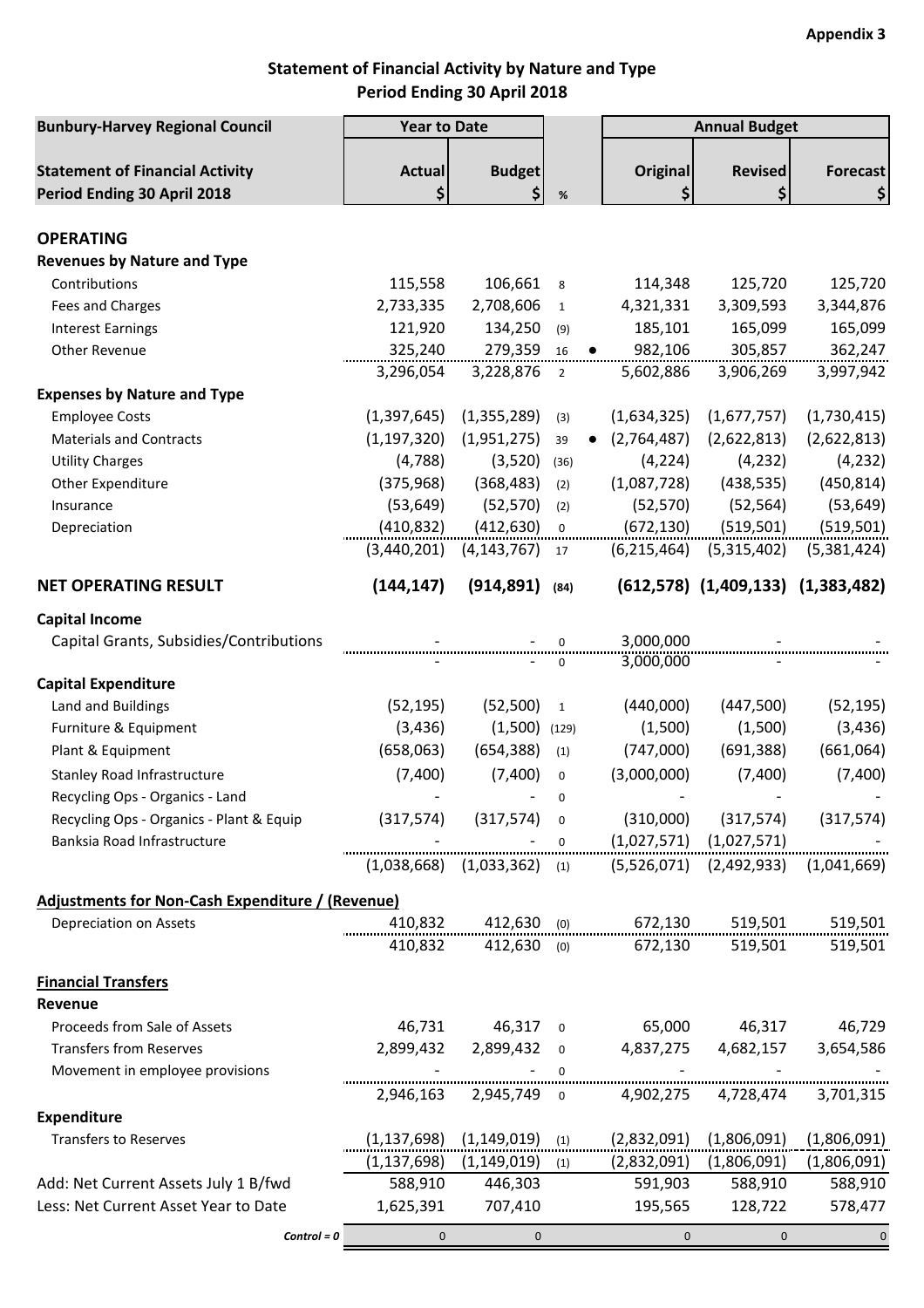# **Capital Works Expenditure Summary Period Ending 30 April 2018**

| <b>Bunbury-Harvey Regional Council</b>        | <b>Year to Date</b> |                   |             | <b>Annual Budget</b>     |                |                 |
|-----------------------------------------------|---------------------|-------------------|-------------|--------------------------|----------------|-----------------|
| <b>Capital Works Expenditure Summary</b>      | <b>Actual</b>       | <b>Budget</b>     |             | Original                 | <b>Revised</b> | <b>Forecast</b> |
| Period Ending 30 April 2018                   | \$                  | \$                | $\%$        | \$                       | \$             | \$              |
| <b>CAPITAL WORKS IN PROGRESS</b>              |                     |                   |             |                          |                |                 |
| <b>Site Administration</b>                    |                     |                   |             |                          |                |                 |
| Office Furniture                              | (3, 436)            | $(1,500)$ $(129)$ |             | (1,500)                  | (1,500)        | (3, 436)        |
| New Administration Building                   | (1,731)             |                   | 0           | (275,000)                | (275,000)      | (1,731)         |
| Replace CEO Vehicle                           | (45, 488)           | (45, 488)         | 0           | (55,000)                 | (45, 488)      | (45, 488)       |
|                                               | (50, 654)           | (46, 988)         | (8)         | (331,500)                | (321, 988)     | (50, 655)       |
| <b>Gatehouse / Site Operations</b>            |                     |                   |             |                          |                |                 |
| Land Acquisition (Lined Cell Clearing Offset) |                     |                   | 0           | (120,000)                | (120,000)      |                 |
| Replace Gatehouse/Amenities Building          | (50, 464)           | (52, 500)         | 0           | (45,000)                 | (52, 500)      | (50, 464)       |
| <b>Bin Lifter</b>                             |                     |                   | 0           | (3,000)                  | (3,000)        | (3,000)         |
| Shredder                                      | (566,000)           | (566,000)         | 0           | (580,000)                | (566,000)      | (566,000)       |
| Electronic G.P.S Landfill Management System   | (42,900)            | (42,900)          | 0           | (75,000)                 | (42,900)       | (42,900)        |
| Replace Stolen Tools and Equipment            | (3,676)             |                   | 100         | $\overline{\phantom{a}}$ |                | (3,676)         |
| 10,000ltr Bulk Fuel Storage                   |                     |                   | 0           | (34,000)                 | (34,000)       |                 |
| <b>Stanley Road Lined Cells</b>               | (7,400)             | (7,400)           | $\mathbf 0$ | (3,000,000)              | (7,400)        | (7,400)         |
|                                               | (670, 440)          | (668, 800)        | (0)         | (3,857,000)              | (825, 800)     | (673, 440)      |
| <b>Recycling Operations - Organics</b>        |                     |                   |             |                          |                |                 |
| Replace Telehandler                           | (317,574)           | (317, 574)        | (0)         | (310,000)                | (317, 574)     | (317, 574)      |
| <b>Compost Facilities Infrastructure</b>      |                     |                   | 0           | (1,027,571)              | (1,027,571)    |                 |
|                                               | (317,574)           | (317, 574)        | (0)         | (1,337,571)              | (1,345,145)    | (317, 574)      |
| <b>TOTAL CAPITAL EXPENDITURE</b>              | (1,038,668)         | (1,033,362)       | (1)         | (5,526,071)              | (2,492,933)    | (1,041,669)     |
| <b>CAPITAL REVENUE</b>                        |                     |                   |             |                          |                |                 |
| <b>Site Administration</b>                    |                     |                   |             |                          |                |                 |
| Old Gatehouse                                 | 412                 |                   | 100         |                          |                | 412             |
| <b>Miscellaneous Assets</b>                   | 136                 | 136               | $\mathbf 0$ |                          | 136            | 136             |
| Jeep Grand Cherokee                           | 23,181              | 23,181            | 0           | 35,000                   | 23,181         | 23,181          |
|                                               | 23,729              | 23,317            | 0           | 35,000                   | 23,317         | 23,729          |
| <b>Gatehouse / Site Operations</b>            |                     |                   |             |                          |                |                 |
| New Holland LM740 Telehandler                 | 23,002              | 23,000            | 0           | 30,000                   | 23,000         | 23,000          |
|                                               | 23,002              | 23,000            | 0           | 30,000                   | 23,000         | 23,000          |
| <b>TOTAL CAPITAL REVENUE</b>                  | 46,731              | 46,317            | 0           | 65,000                   | 46,317         | 46,729          |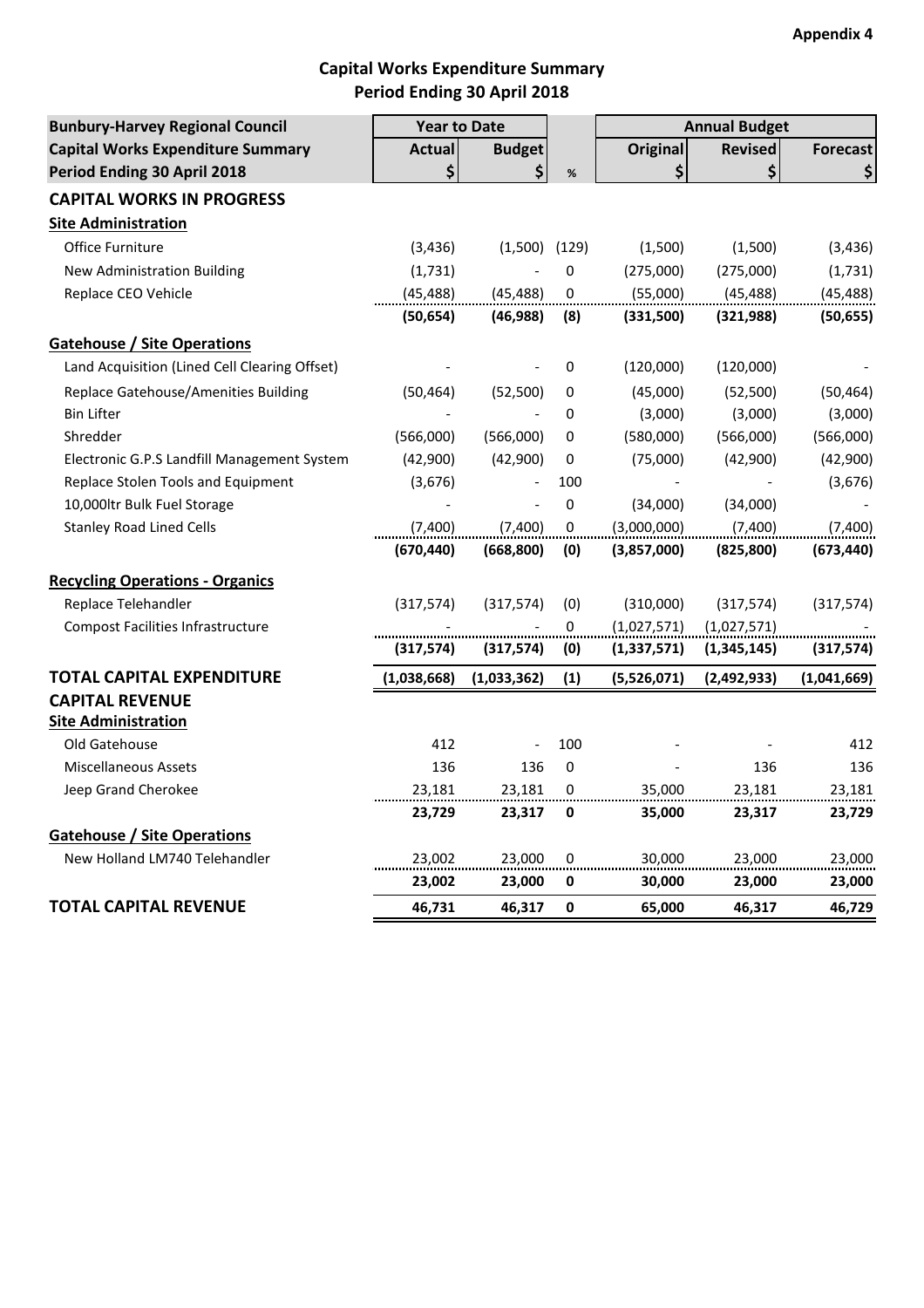# **Statement of Financial Position Period Ending 30 April 2018**

| <b>Bunbury-Harvey Regional Council</b> | <b>Actual</b>       | <b>Budget</b>   |                |                 |  |  |  |
|----------------------------------------|---------------------|-----------------|----------------|-----------------|--|--|--|
| <b>Statement of Financial Position</b> | <b>Year to Date</b> | <b>Original</b> | <b>Revised</b> | <b>Forecast</b> |  |  |  |
| Period Ending 30 April 2018            |                     |                 |                |                 |  |  |  |
|                                        |                     |                 |                |                 |  |  |  |
| <b>Current Assets</b>                  |                     |                 |                |                 |  |  |  |
| Cash & Cash Equivalents                | 5,860,999           | 4,303,937       | 3,369,228      | 4,846,554       |  |  |  |
| Trade & Other Receivables              | 459,287             | 300,000         | 294,461        | 294,462         |  |  |  |
| Prepayments                            | 3,753               |                 | 1,787          | 1,787           |  |  |  |
| Inventories                            | 1,112               | 2,000           | 2,000          | 2,000           |  |  |  |
|                                        | 6,325,151           | 4,605,937       | 3,667,476      | 5,144,803       |  |  |  |
| <b>Non Current Assets</b>              |                     |                 |                |                 |  |  |  |
| Property, Plant & Equipment            | 3,916,607           | 4,398,610       | 4,246,253      | 3,822,560       |  |  |  |
| Infrastructure                         | 812,686             | 4,730,421       | 1,840,560      | 812,989         |  |  |  |
|                                        | 4,729,293           | 9,129,031       | 6,086,813      | 4,635,549       |  |  |  |
| <b>Current Liabilities</b>             |                     |                 |                |                 |  |  |  |
| Trade & Other Payables                 | 194,903             | 209,569         | 208,226        | 208,226         |  |  |  |
| Provisions                             | 240,486             | 179,882         | 180,489        | 180,489         |  |  |  |
|                                        | 435,389             | 389,451         | 388,715        | 388,715         |  |  |  |
| <b>Non Current Liabilities</b>         |                     |                 |                |                 |  |  |  |
| Long Service Leave Provision           | 32,603              | 32,603          | 32,603         | 32,603          |  |  |  |
|                                        | 32,603              | 32,603          | 32,603         | 32,603          |  |  |  |
|                                        |                     |                 |                |                 |  |  |  |
| <b>Net Assets</b>                      | 10,586,452          | 13,312,914      | 9,332,971      | 9,359,034       |  |  |  |
|                                        |                     |                 |                |                 |  |  |  |
| <b>Equity</b>                          |                     |                 |                |                 |  |  |  |
| <b>Accumulated Surplus</b>             | 5,690,563           | 8,534,410       | 5,551,413      | 4,549,905       |  |  |  |
| Reserves                               | 4,264,371           | 4,020,922       | 3,150,039      | 4,177,610       |  |  |  |
| <b>Revaluation Surplus</b>             | 631,518             | 757,582         | 631,519        | 631,519         |  |  |  |
|                                        | 10,586,452          | 13,312,914      | 9,332,971      | 9,359,034       |  |  |  |

#### **Note:**

The total of non-current assets above includes the following amounts which have been invested in the Organics Processing Facility.

|                             | 1.459.220 | 2.418.221 | 2.418.221 | 2.418.221   |
|-----------------------------|-----------|-----------|-----------|-------------|
| Infrastructure              | 327.020   | 629.190   | 629.190   | 629.190<br> |
| Property, Plant & Equipment | 1.132.200 | 1.789.031 | 1.789.031 | 1.789.031   |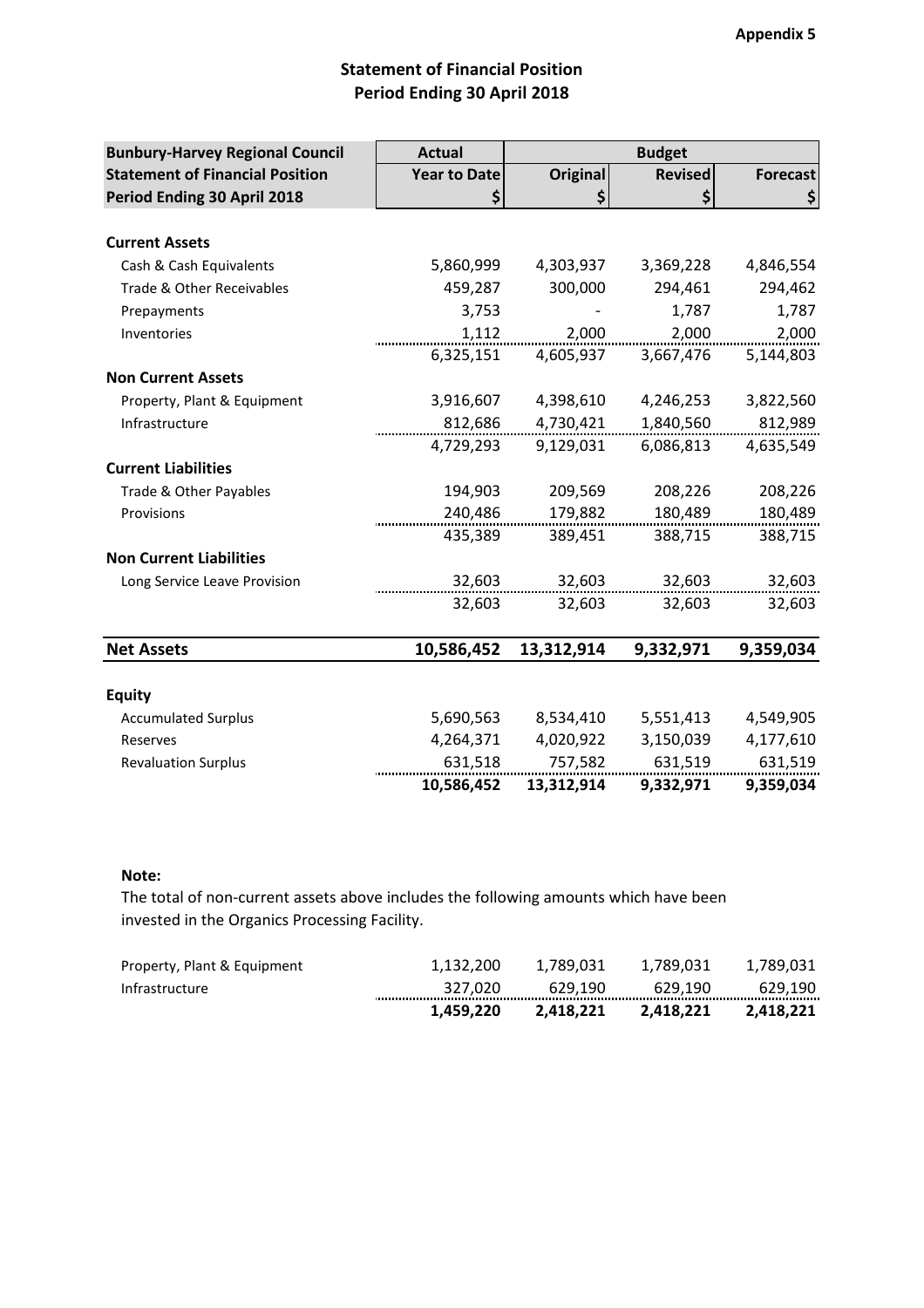# **Statement of Net Current Assets Period Ending 30 April 2018**

| <b>Bunbury-Harvey Regional Council</b>                                | 1 July 2017          |                             | 2017/18             |                                           | <b>Annual Budget</b>                                    |                                    |
|-----------------------------------------------------------------------|----------------------|-----------------------------|---------------------|-------------------------------------------|---------------------------------------------------------|------------------------------------|
| <b>Statement of Net Current Assets</b><br>Period Ending 30 April 2018 | <b>Opening</b><br>\$ | <b>Budget</b><br>\$         | <b>Actual</b><br>\$ | Original<br>\$                            | <b>Revised</b><br>\$                                    | Forecast<br>$\left  \right\rangle$ |
| <b>Composition of Estimated Net Current Asset Position</b>            |                      |                             |                     |                                           |                                                         |                                    |
| <b>CURRENT ASSETS</b>                                                 |                      |                             |                     |                                           |                                                         |                                    |
| Cash - Unrestricted                                                   | 738,928              | 738,905                     | 1,596,629           | 283,015                                   | 219,190                                                 | 668,945                            |
| Cash - Restricted                                                     | 6,026,105            | 6,026,105                   | 4,264,371           | 4,020,922                                 | 3,150,039                                               | 4,177,608                          |
| Trade & Other Receivables                                             | 396,958              | 402,498                     | 459,287             | 300,000                                   | 294,460                                                 | 294,462                            |
| Prepayments                                                           | 1,787                |                             | 3,753               |                                           | 1,787                                                   | 1,787                              |
| Inventories                                                           | 1,112                | 1,112                       | 1,112               | 2,000                                     | 2,000                                                   | 2,000                              |
|                                                                       | 7,164,890            | 7,168,620                   | 6,325,151           | 4,605,937                                 | 3,667,476                                               | 5,144,802                          |
| <b>LESS: CURRENT LIABILITIES</b>                                      |                      |                             |                     |                                           |                                                         |                                    |
| Trade & Other Payables                                                | 309,461              | 310,805                     | 194,902             | 209,569                                   | 208,226                                                 | 208,226                            |
| <b>Short Term Provisions</b>                                          | 240,413              | 239,807                     | 240,486             | 179,882                                   | 180,489                                                 | 180,489                            |
|                                                                       | 549,875              | 550,612                     | 435,388             | 389,451                                   | 388,715                                                 | 388,715                            |
| <b>NET CURRENT ASSETS</b>                                             | 6,615,015            | 6,618,008                   | 5,889,762           | 4,216,486                                 | 3,278,761                                               | 4,756,087                          |
| <b>ADJUSTMENTS</b><br>Less                                            |                      |                             |                     |                                           |                                                         |                                    |
| Cash - Reserves - Restricted                                          |                      | $(6,026,105)$ $(6,026,105)$ |                     |                                           | $(4,264,371)$ $(4,020,922)$ $(3,150,039)$ $(4,177,610)$ |                                    |
|                                                                       |                      | $(6,026,105)$ $(6,026,105)$ |                     | $(4,264,371)$ $(4,020,922)$ $(3,150,039)$ |                                                         | (4, 177, 610)                      |
|                                                                       |                      |                             |                     |                                           |                                                         |                                    |
| <b>NET CURRENT ASSET POSITION</b>                                     | 588,910              | 591,903                     | 1,625,391           | 195,565                                   | 128,722                                                 | 578,477                            |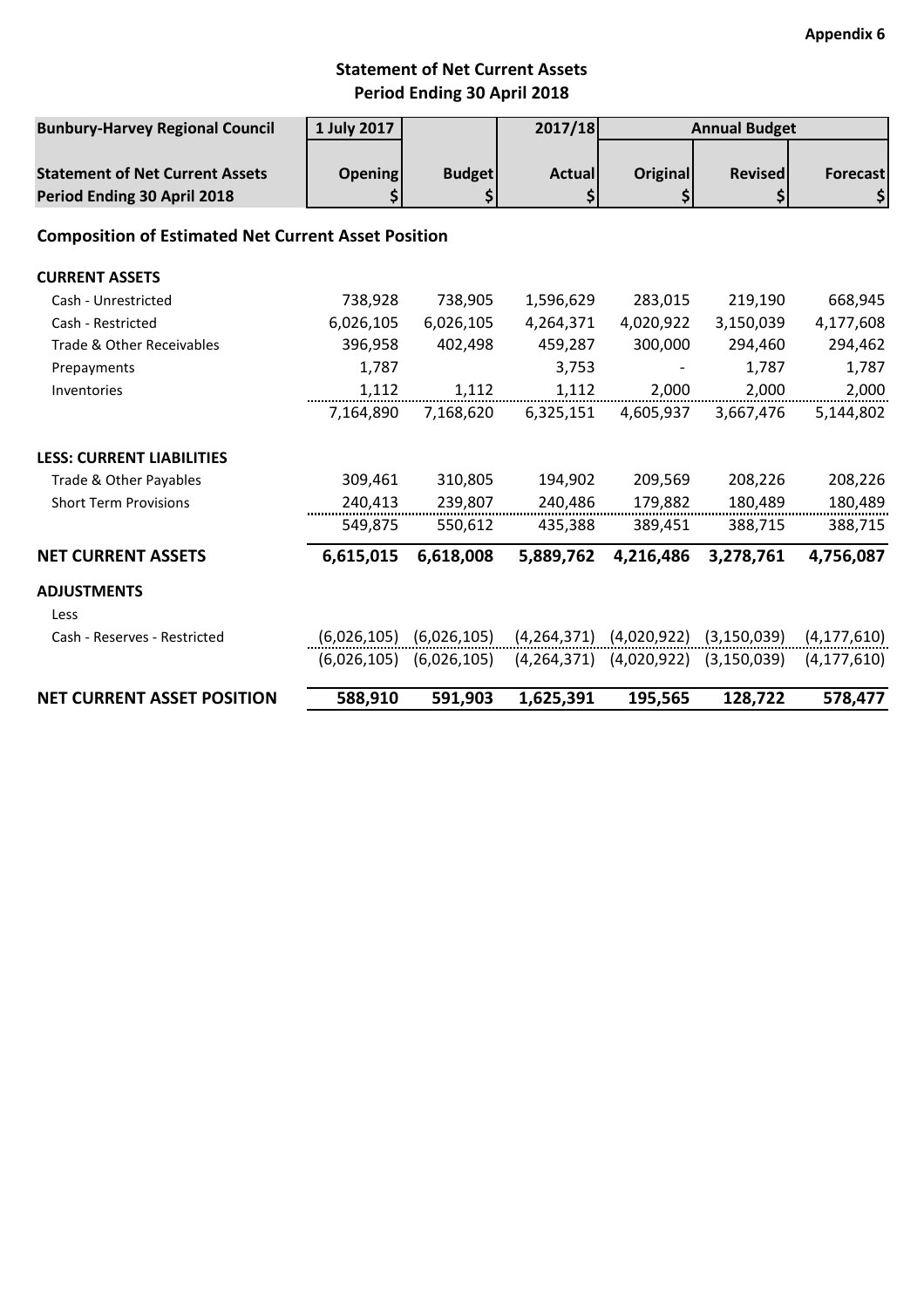**Appendix 7**

#### **Period Ending 30 April 2018Fees & Charges Summary**

|                                                           |                |                          |                |              |                |                |         |                |                          |                          |                |               | 2016/17        |
|-----------------------------------------------------------|----------------|--------------------------|----------------|--------------|----------------|----------------|---------|----------------|--------------------------|--------------------------|----------------|---------------|----------------|
| <b>Bunbury-Harvey Regional Council</b>                    | Jul            | Aug                      | Sep            | Oct          | Nov            | Dec            | Jan     | Feb            | Mar                      | Apr                      | <b>YTD</b>     | <b>YTD</b>    | <b>YTD</b>     |
| <b>Fees &amp; Charges Summary</b>                         |                |                          |                |              |                |                |         |                |                          |                          | <b>Actual</b>  | <b>Budget</b> | <b>Actual</b>  |
| <b>CITY OF BUNBURY - DISPOSALS</b>                        |                |                          |                |              |                |                |         |                |                          |                          |                |               |                |
| <b>Tonnage</b>                                            |                |                          |                |              |                |                |         |                |                          |                          |                |               |                |
| Co-mingled Waste                                          | 650            | 766                      | 637            | 1,101        | 643            | 626            | 771     | 588            | 1,038                    | 1,190                    | 8,010          |               | 6,276          |
| Greenwaste                                                | $\overline{2}$ | $\overline{\phantom{a}}$ | 3              | $\sim$       | 41             | 17             | 5       | $\overline{2}$ | 17                       | 628                      | 715            |               | 11             |
| Rubble/Special Burial                                     | 33             | 26                       | 15             | $\sim$       | L,             | 141            |         | 40             | 21                       | 569                      | 845            |               | 237            |
| Clean Fill                                                | 61             | 50                       | 34             | 85           | 60             | 330            | 172     | 823            | 1,372                    | 1,920                    | 4,906          |               | 132            |
| Mattresses                                                |                |                          |                |              |                |                |         |                | $\overline{\phantom{a}}$ | $\overline{\phantom{a}}$ |                |               |                |
| No Charge                                                 | $\overline{a}$ | $\sqrt{4}$               | ä,             | 4            | $\overline{a}$ | $\overline{2}$ | 5       | $\pmb{0}$      | $\overline{\phantom{a}}$ | 5                        | 20             |               | 6              |
| <b>Total Tonnage</b>                                      | 746            | 846                      | 690            | 1,190        | 743            | 1,115          | 952     | 1,452          | 2,448                    | 4,312                    | 14,496         |               | 6,662          |
| Total \$ before Rebate                                    | 34,812         | 40,813                   | 33,967         | 58,693       | 37,816         | 29,451         | 40,771  | 30,936         | 54,596                   | 79,155                   | 441,010        | 390,378       | 320,164        |
| \$ per tonne co-mingled                                   | 54             | 54                       | 54             | 54           | 54             | 54             | 54      | 54             | 54                       | 54                       | 54             |               |                |
| \$ per tonne average                                      | 47             | 48                       | 49             | 49           | 51             | 26             | 43      | 21             | 22                       | 18                       | 30             |               | 48             |
| SHIRE OF HARVEY - DISPOSALS                               |                |                          |                |              |                |                |         |                |                          |                          |                |               |                |
| Tonnage                                                   |                |                          |                |              |                |                |         |                |                          |                          |                |               |                |
| Co-mingled Waste                                          | 647            | 820                      | 718            | 803          | 826            | 788            | 796     | 714            | 761                      | 714                      | 7,587          |               | 6,397          |
| Greenwaste                                                | 47             | 31                       | 24             | 18           | 4              | 27             | 20      | 37             | 26                       | 23                       | 256            |               | 179            |
| Rubble/Special Burial                                     | 33             | 99                       | 16             | 53           | 12             | 10             | 17      | 20             | 22                       | 57                       | 339            |               | 562            |
| Clean Fill                                                | 98             | 52                       | $\overline{7}$ | 82           | 33             | 26             | 58      | 11             | $\overline{\phantom{a}}$ | 139                      | 505            |               | 831            |
| Mattresses                                                |                |                          |                |              |                | 5              |         |                |                          | 4                        | 9              |               | ÷.             |
| No Charge                                                 | $\sim$         | $\overline{a}$           | $\mathcal{L}$  | $\sim$       | $\overline{a}$ |                |         |                | $\overline{a}$           | ÷.                       | $\overline{a}$ |               | ÷.             |
| <b>Total Tonnage</b>                                      | 825            | 1,001                    | 764            | 957          | 875            | 856            | 890     | 782            | 809                      | 937                      | 8,697          |               | 7,968          |
| Total \$ before Rebate                                    | 35,781         | 44,588                   | 38,899         | 45,525       | 44,086         | 38,235         | 41,391  | 38,301         | 41,187                   | 38,158                   | 406,151        | 415,854       | 333,802        |
| $$$ per tonne co-mingled                                  | 54             | 54                       | 54             | 54           | 54             | 54             | 54      | 54             | 51                       | 41                       | 54             |               | 42             |
| \$ per tonne average                                      | 43             | 45                       | 51             | 48           | 50             | 45             | 47      | 49             | 51                       | 41                       | 47             |               |                |
|                                                           |                |                          |                |              |                |                |         |                |                          |                          |                |               |                |
| SHIRE OF HARVEY - TIP PASSES                              |                |                          |                |              |                |                |         |                |                          |                          |                |               |                |
| <b>Total Tonnage</b>                                      | 325            | 395                      | 366            | 426          | 435            | 496            | 463     | 399            | 390                      | 402                      | 4,096          |               | 3,079          |
| (average 0.408 tonne per load)<br>Total \$                | 14,669         | 17,562                   | 16,536         | 18,849       | 19,525         | 22.489         | 20.774  | 18,520         | 17.842                   | 18,304                   | 185,070        | 184,897       | 131,528        |
|                                                           |                | 44                       |                | 44           |                |                |         |                |                          |                          |                |               |                |
| \$ per tonne                                              | 45             |                          | 45             |              | 45             | 45             | 45      | 46             | 46                       | 46                       | 45             |               | 43             |
| <b>GENERAL PUBLIC TONNAGE</b>                             |                |                          |                |              |                |                |         |                |                          |                          |                |               |                |
| Yarloop                                                   |                |                          |                |              |                |                |         |                |                          |                          |                |               | 5,384          |
| Other                                                     | 4,580          | 5,103                    | 5,955          | 5,449        | 4,836          | 6,010          | 4,187   | 3,859          | 3,643                    | 3,490                    | 47,114         |               | 45,908         |
| <b>Total Tonnage</b>                                      | 6,477          | 7,346                    | 7,776          | 8,022        | 4,836          | 6,010          | 4,187   | 3,859          | 3,643                    | 3,490                    | 55,646         |               | 65,461         |
| Total \$                                                  | 120,656        | 139,826                  | 103,636        | 90,863       | 101,990        | 103,915        | 112,527 | 101,350        | 97,042                   | 86,877                   | 1,058,682      | 1,057,837     | 1,771,016      |
| $$$ per tonne                                             | 19             | 19                       | 13<br>**       | 11           | 21             | 17             | 27      | 26             | 27                       | 25                       | 19             |               | 27             |
| September includes 1,598 tonnes of clean fill (no charge) |                |                          |                |              |                |                |         |                |                          |                          |                |               |                |
| <b>BANKSIA ROAD</b>                                       |                | 959                      | 958            |              |                | 872            | 935     | 825            |                          |                          | 8,886          |               |                |
| Organic Waste<br>Compost/Mulch                            | 660<br>382     | 89                       | 736            | 1,015<br>430 | 983<br>112     | 85             | 61      | 132            | 854<br>426               | 824<br>256               | 2,710          |               | 7,670<br>2,317 |
| Greenwaste                                                | 54             | 54                       | 41             | 229          | 74             | 25             | 18      | 55             | 31                       | 428                      | 1,008          |               | 748            |
| <b>Organic Waste Total Tonnage</b>                        | 1,096          | 1,102                    | 1,734          | 1,675        | 1,170          | 981            | 1,015   | 1,012          | 1,310                    | 1,508                    | 12,604         |               | 10,735         |
| Total \$                                                  | 23,264         | 32,306                   | 55,347         | 55,748       | 35,025         | 28,887         | 35,346  | 29,016         | 37,817                   | 44,725                   | 377,481        | 398,970       | 287,525        |
|                                                           |                |                          | 32             | 33           |                |                |         | 29             | 29                       |                          |                |               | 27             |
| \$ per tonne average<br><b>COB Support Staff</b>          | 21             | 29                       |                |              | 30             | 29             | 35      |                |                          | 30                       | 30             |               |                |
| Hookbin Hire                                              | 805            | 640                      | 700            | 1,455        | 750            | 505            | 1,061   | 781            | 704                      | 1,611                    | 9,012          | 9,580         | 6.480          |
| <b>Waste Minimisation Income</b>                          | 6,771          | 7,550                    | 6,751          | 8,585        | 7,122          | 7,194          | 7,014   | 6,205          | 7,431                    | 11,526                   | 76,149         | 71,265        | 70,488         |
| <b>Scrap Metal/Recycling</b>                              | 6,676          | 9,025                    | 11,006         | 9,360        | 47,552         | 7,213          | 8,031   | 55,154         | 6,546                    | 19,217                   | 179,780        | 179,825       | 78,092         |
|                                                           |                |                          |                |              |                |                |         |                |                          |                          |                |               |                |
| <b>TOTAL FEES AND CHARGES</b>                             | 243,434        | 292,310                  | 266,842        | 289,078      | 293,866        | 237,889        | 266,915 | 280,263        | 263,165                  | 299,573                  | 2,733,335      | 2,708,606     | 2,999,095      |